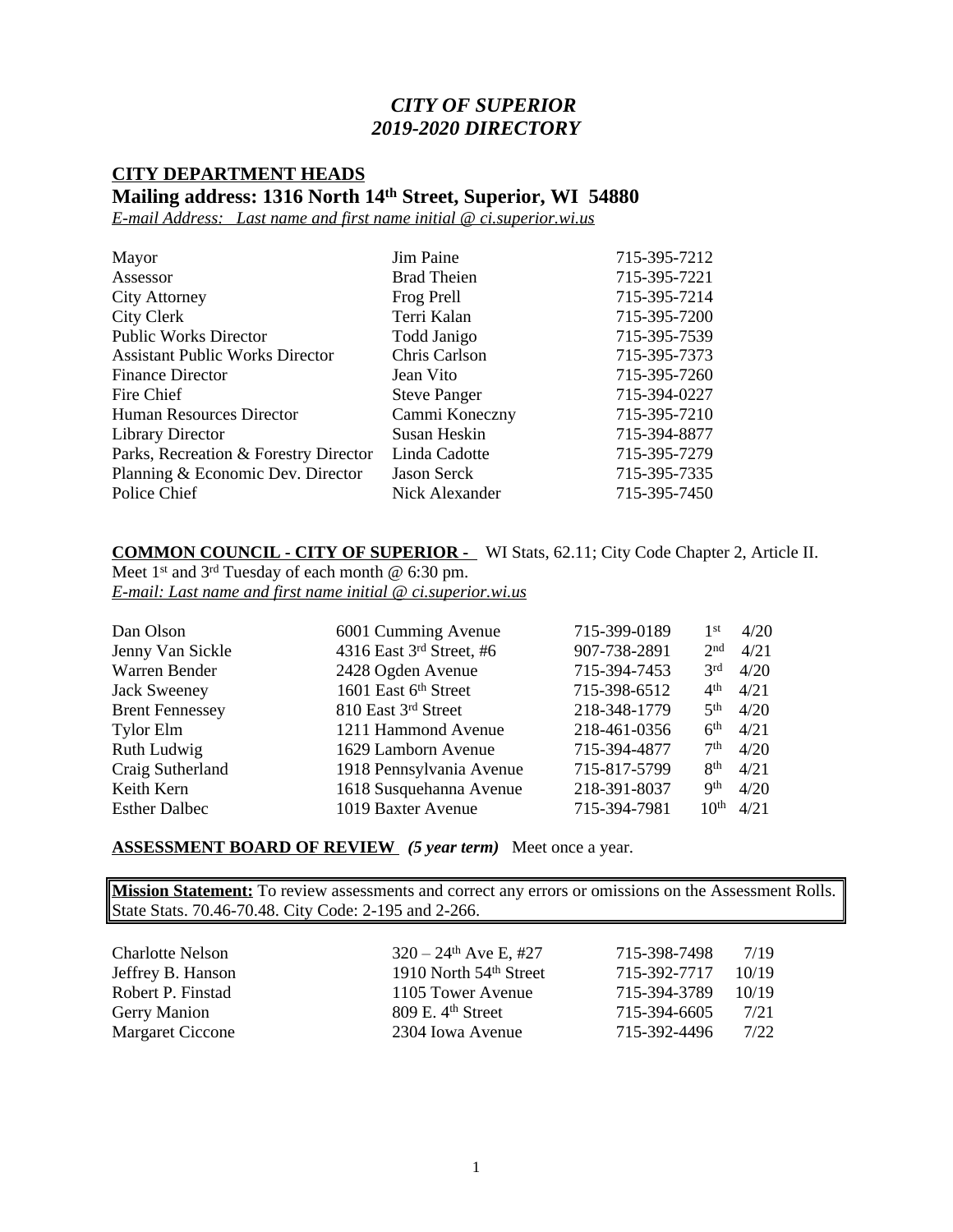#### **BOARD OF BUILDING APPEALS** (As needed)

**Mission Statement:** Review any order requiring decision or determination made by the Building Inspector. Property Maintenance Code: Sec.111.

Patricia Kukull 816 - 6th Avenue E. 715-394-6775<br>  $\frac{15}{3}$  Scharte Drive 715-392-9147 Jim Ronding 5 Scharte Drive 715-392-9147 or 715-392-8700<br>Jeffrey Heller P.O. Box 1424 715-392-4474 P.O. Box 1424 715-392-4474 Robert Semborski 126 E. Superior St., 55802 715-392-2182 Ray Moe 2220 Wyoming Avenue 715-394-9644

#### **BUSINESS IMPROVEMENT DISTRICT BOARD OF DIRECTORS**

*(3 year term)* Meet 3rd Thursday of each month at 3:00 pm @ BID Office

**Mission Statement:** Act as the organizational vehicle for building and business owners within its boundaries and their services. State Stats. 66.608.

| 823 Belknap Street      | 715-394-3557 | Director |
|-------------------------|--------------|----------|
| 925 Tower Avenue        | 715-392-7101 | 12/19    |
| 1127 Tower Avenue       | 715-394-8962 | 12/19    |
| 902 Belknap Street      | 715-394-2882 | 12/19    |
| 1107 E. 3rd Street      | 715-392-2149 | 12/19    |
| 1120 Belknap Street     | 715-392-3470 | 12/19    |
| 1201 Tower Avenue       | 715-392-5555 | 12/20    |
| 823 Belknap Street #222 | 715-394-7751 | 04/21    |
| 320 Baxter Avenue       | 715-394-4062 | 04/21    |
| 1202 Ogden Avenue #2    | 612-670-5131 | 12/21    |
| 1222 Tower Avenue       | 715-395-1908 | 12/21    |
| 1814 Belknap Street     | 715-392-9838 | 04/22    |
|                         |              |          |

#### **BOARD OF EDUCATION** *(Re-organizational Meeting held after April election)*

*(3 year term)*

| Janna Stevens           | 3025 Tower Avenue                  | 715-394-8700 | District Admin |
|-------------------------|------------------------------------|--------------|----------------|
| Kelly Pugh              | 3025 Tower Avenue                  | 715-394-8700 | D. Clerk/Sec.  |
| Mary Smith-Johnson      | 1303 East 3rd Street               | 715-398-3198 | 4/20           |
| Laura Gapske            | 1913 East 7 <sup>th</sup> Street   | 218-461-5411 | 4/20           |
| Len Albrecht            | 4502 S. State Hwy 35               | 715-399-8150 | 4/21           |
| <b>Steve Stupak</b>     | 5818 Cumming Avenue                | 218-391-4435 | 4/21           |
| Mike Meyer              | 3802 North 21 <sup>st</sup> Street | 218-213-4620 | 4/21           |
| <b>Robert Morehouse</b> | 1724 East 4th Street               | 715-718-0621 | 4/22           |
| Dr. Christina Kintop    | 6635 S. Point of Rocks Rd.         | 715-399-9962 | 4/22           |
|                         | Foxboro, WI 54836                  |              |                |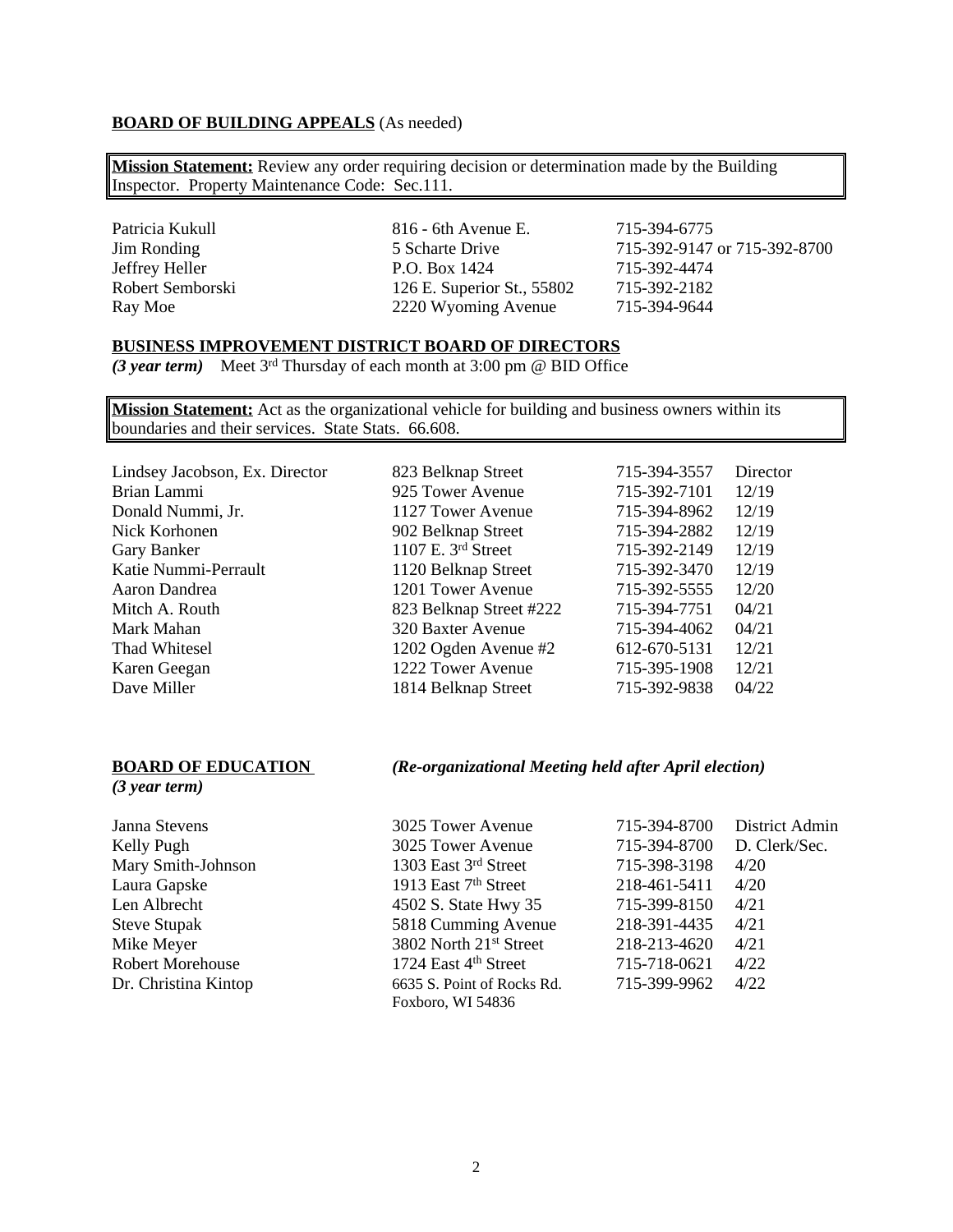#### **CITY-COUNTY COMMITTEE**

| Jim Paine           | 1316 North 14th Street           | 715-395-7212 Mayor        |      |
|---------------------|----------------------------------|---------------------------|------|
| Mark Liebaert       | 1316 North 14th Street           | 715-395-1493 DC Bd. Chair |      |
| <b>Jack Sweeney</b> | 1601 East 6 <sup>th</sup> Street | 715-398-6512              | 4/20 |
| Keith Kern          | 1618 Susquehanna Ave             | 218-391-8037              | 4/20 |
| <b>Tylor Elm</b>    | 1211 Hammond Avenue              | 218-461-0356 4/20         |      |
| Doug Finn           | 1004 Cumming Avenue              | 715-394-4970              |      |
| Keith Allen         | 5220 East 1 <sup>st</sup> Street | 715-398-6507              |      |
| Nick Baker          |                                  |                           |      |

#### **CIVIL SERVICE COMMISSION** Meet as needed. *(4 year term)*

**Mission Statement:** The sole purpose shall be to hear and determine charges against appointive City Officers and regular full-time and part-time non-union employees and hear employee complaints on workplace safety issues.

| Alan Rock       | 1416 Cumming Avenue              | 715-394-6617 | 5/19 |
|-----------------|----------------------------------|--------------|------|
| Jeff Longnecker | 3727 East 1 <sup>st</sup> Street | 612-718-1774 | 7/21 |
| Donna Bergum    | 1320 Grand Avenue                | 715-398-8906 | 7/21 |
| Miranda Sve     | 3720 East 2 <sup>nd</sup> Street | 715-394-8220 | 8/21 |
| Steven Marshall | Box 2000 (UWS)                   | 715-394-8366 | 5/22 |

#### **COMMUNICATIONS CENTER BOARD**

**Mission Statement:** Joint services agency dedicated to the direction and coordination of emergency response activities throughout Douglas County. To provide and maintain effective and efficient emergency and operational communications for emergency service agencies and dedicated to professional growth, being responsive to community needs and the advances in future technology.

| <b>Steve Panger</b> | 3326 Tower Avenue        | 715-394-0227              | Fire Chief   |
|---------------------|--------------------------|---------------------------|--------------|
| Nick Alexander      | 1316 North $14th$ Street | 715-395-7450              | Police Chief |
| Tom Dalbec          | 1316 North $14th$ Street | 715-395-1670 D.C. Sheriff |              |
| Keith Kesler        | 1316 North $14th$ Street | 715-395-1391 Emerg. Govt. |              |

#### **COMMUNICATIONS & INFORMATION TECHNOLOGY COMMITTEE**

**Mission Statement:** To implement information technology policies and procedures that are consistently monitored and reviewed to maintain communication integrity and future advancement of the City and its related agencies.

| Tylor Elm          | 1211 Hammond Avenue             | 218-461-0356 Council |          |
|--------------------|---------------------------------|----------------------|----------|
| Craig Sutherland   | 1918 Pennsylvania Avenue        | 715-817-5799         | Council  |
| David Dusek        | 1113 North 19th Street          | 715-392-9326         | 6/22     |
| <b>Matt Starry</b> | 1709 East 4th Street            | 715-817-2467         | 6/22     |
| Thomas Janicki     | 401 East 7 <sup>th</sup> Street | 715-817-6270         | 6/22     |
| Dan Shea           | 1316 North 14th Street          | 715-395-7232         | Advisory |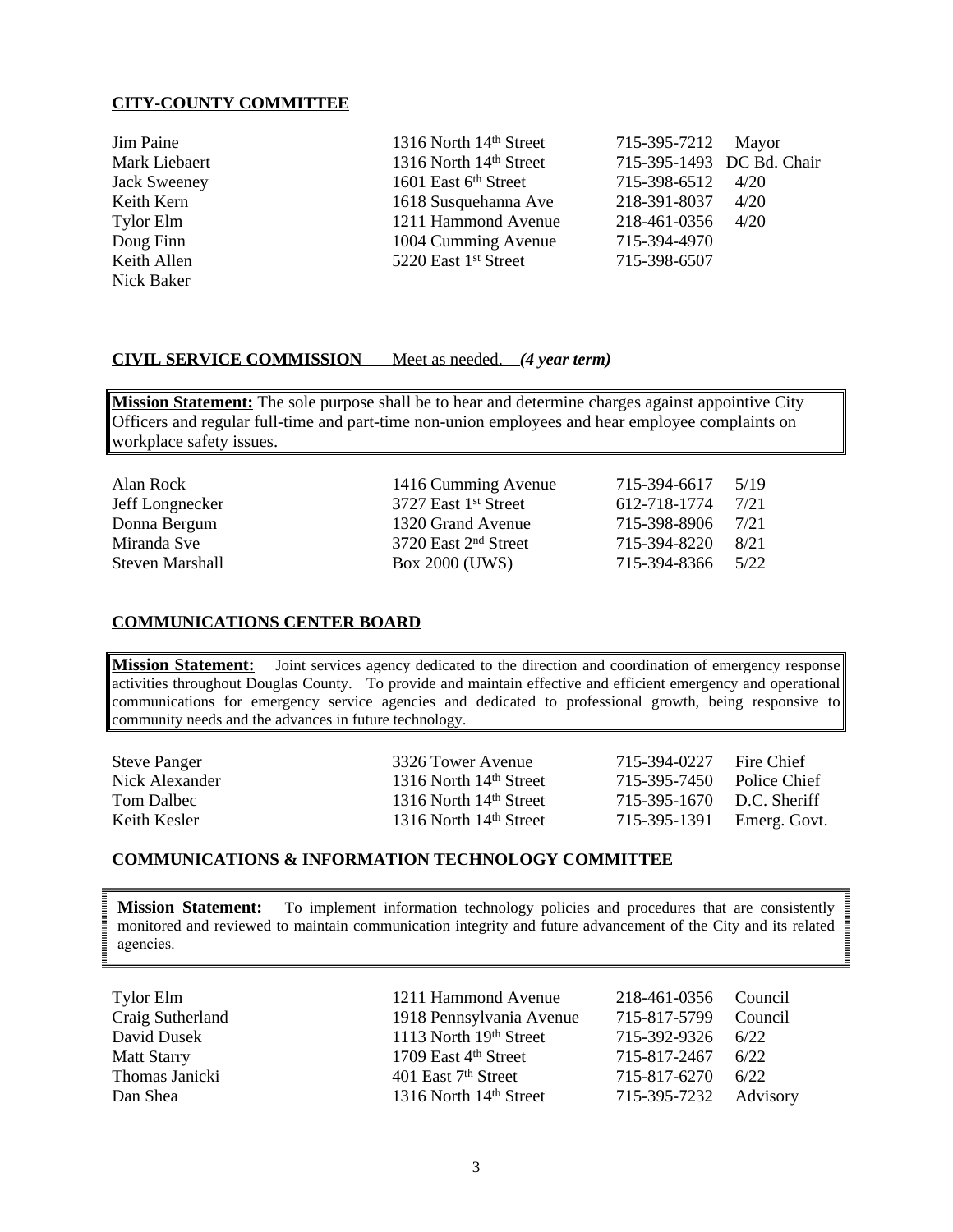### **COMMUNITY DEVELOPMENT BLOCK GRANT ADVISORY BOARD**

|                  | <b>Mission Statement:</b> To provide citizen input into the Public Service Allotment. (3 Year Term) |              |         |
|------------------|-----------------------------------------------------------------------------------------------------|--------------|---------|
|                  |                                                                                                     |              |         |
| Warren Bender    | 2428 Ogden Avenue                                                                                   | 715-394-7453 | Council |
| Garner Moffat    | 1508 East 6th Street                                                                                | 320-292-5675 | 12/19   |
| John McCormick   | 1121 Clough Avenue                                                                                  | 218-340-9975 | 3/21    |
| Nick Nelson      | 17 Maple Avenue                                                                                     | 218-409-9125 | 7/21    |
| Sunshine LeMieux | 2417 John Avenue                                                                                    | 715-817-4646 | 6/22    |

#### **DEER COMMITTEE**

**Mission Statement:** To develop and make recommendations for an effective deer management plan for the City of Superior.

| 1601 East 6 <sup>th</sup> Street<br><b>Community Svc Officer</b> | 715-398-6512<br>715-395-7280 | Council<br>City Advisor |
|------------------------------------------------------------------|------------------------------|-------------------------|
| 6002 Baxter Avenue                                               | 715-392-4871                 |                         |
|                                                                  |                              | <b>DNR</b>              |
| 4 Gitchinadji Drive                                              | 715-392-4192                 |                         |
| 616 Roosevelt                                                    | 715-395-0366                 |                         |
| 4529 E. Twin Creek Rd.                                           | 715-399-3053                 |                         |
| 1508 Pennsylvania                                                | 715-392-6345                 |                         |
| 4684 E. Brandt Rd.                                               | 715-590-0602                 |                         |
| 1316 North 14th Street                                           | 715-395-7400                 | Advisory                |
| 1316 N. 14 <sup>th</sup> Street                                  | 715-395-7539                 | Advisory                |
|                                                                  |                              |                         |

## **DEVELOPMENT ASSOCIATION (THE)** Meet 2<sup>nd</sup> Monday of each month @ 3:30 pm.

|            | <b>Mission Statement:</b> To retain, expand and create new business and industry. |                           |  |  |
|------------|-----------------------------------------------------------------------------------|---------------------------|--|--|
|            |                                                                                   |                           |  |  |
| Jim Caesar | 205 Belknap Street                                                                | 715-392-4749 Ex. Director |  |  |
| Jim Paine  | 1316 North 14th Street                                                            | 715-395-7212 Mayor        |  |  |

# **DISABLED PARKING ENFORCEMENT ASSISTANCE COUNCIL**

Katey Geistfeld 39 N. 25<sup>th</sup> Street E. 715-394-2771

Warren Bender 2428 Ogden Avenue 715-394-7453 Council

#### **DOUGLAS COUNTY HISTORICAL SOCIETY** - *(Elections held in 1st week in May)*

**Mission Statement:** To preserve and share the history of Douglas County.

Warren Bender 2428 Ogden Avenue 218-590-4464 Council

 $\mathsf{l}$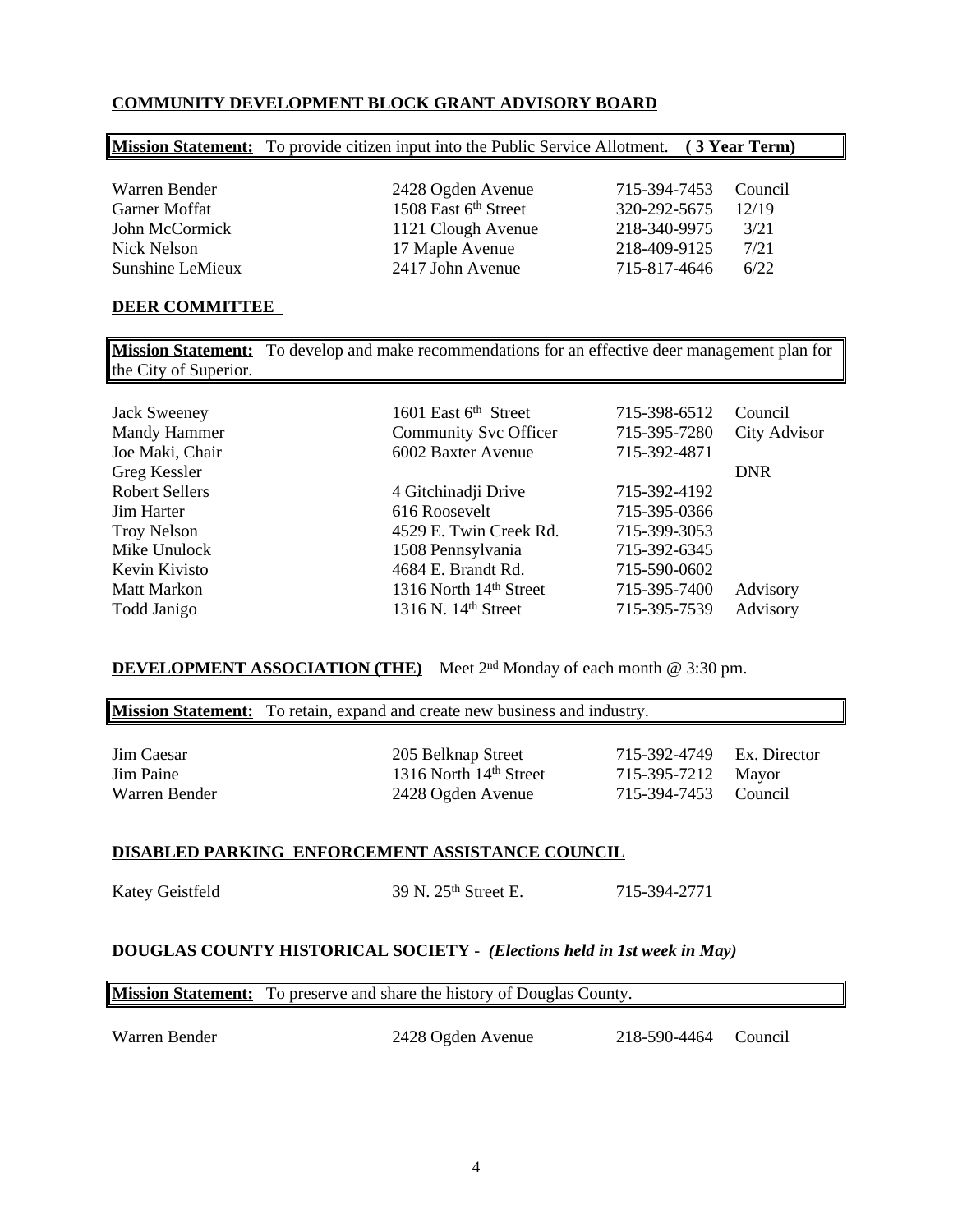## **DULUTH TRANSIT AUTHORITY BOARD OF DIRECTORS** - *City Representative*

Krystal Brandstatter 1521 Lackawanna Ave 715-394-9608

Cell: 715-704-0035

## **FINANCE COMMITTEE** *(Council)* Meet as items get referred from the Council

**Mission Statement:** To guide the City on financial matters and make recommendations to the Common Council. City Code 2-50.

| Jean Vito<br>Chris Bronson<br><b>Jack Sweeney</b><br>Keith Kern<br>Craig Sutherland                                                                                | 1316 North 14th Street<br>1316 North 14th Street<br>1601 East 6th Street<br>1618 Susquehanna Avenue<br>1918 Pennsylvania Avenue                                                                                                        | 715-395-7260<br>715-395-7452<br>715-398-6512<br>218-391-8037<br>715-817-5799                                                 | Finance Dir.<br>Asst. Fin.Dir.<br>Council<br>Council<br>Council (Alt) |
|--------------------------------------------------------------------------------------------------------------------------------------------------------------------|----------------------------------------------------------------------------------------------------------------------------------------------------------------------------------------------------------------------------------------|------------------------------------------------------------------------------------------------------------------------------|-----------------------------------------------------------------------|
| <b>GOLF COURSE COMMITTEE</b>                                                                                                                                       |                                                                                                                                                                                                                                        |                                                                                                                              |                                                                       |
| Dan Olson                                                                                                                                                          | 6001 Cumming Avenue                                                                                                                                                                                                                    | 715-399-0189                                                                                                                 | Council                                                               |
| <b>HISTORIC PRESERVATION COMMITTEE</b>                                                                                                                             |                                                                                                                                                                                                                                        |                                                                                                                              |                                                                       |
| Tom Wondolkowski, citizen<br>Teddie Meronek, Historian<br>Matt Osterlund, citizen<br>Tim Meyer, Meyer Group<br>Brian Finstad, Plan Cms Member                      | 2620 East 4th Street<br>2401 East 5th Street<br>2219 Maryland Avenue<br>823 Belknap Street, #212<br>2107 Ogden Avenue                                                                                                                  | 715-398-5467<br>218-591-7486<br>715-392-3599                                                                                 | 9/19<br>9/20<br>9/20<br>9/21<br>9/21                                  |
| <b>HOUSING TASK FORCE</b>                                                                                                                                          |                                                                                                                                                                                                                                        |                                                                                                                              |                                                                       |
| Pam Benson<br><b>Ryan Nelson</b><br>David Piehl<br><b>Brian Finstad</b><br>Nick Korhonen<br>Jim Caesar<br>Gary Valley<br><b>Jason Serck</b><br><b>Jeff Skrenes</b> | 1219 North 8th Street<br>3536 S Black Bear Rd<br>2105 Ogden Avenue<br>2107 Ogden Avenue<br>PO Box 7278, Duluth, MN 55807 218-522-4599<br>205 Belknap Street<br>1416 Cumming Avenue<br>1316 North 14th Street<br>1316 North 14th Street | 715-394-6601<br>218-590-8983<br>612-840-6971<br>612-594-1854<br>218-310-9887<br>218-340-3378<br>715-395-7335<br>715-395-7245 |                                                                       |

## **HUMAN RESOURCES COMMITTEE** Meet the 3rd Monday of each month at 4:00 pm

|                     | <b>Mission Statement:</b> Provide direction on City personnel matters. City Code 2-50 and 42.20. |                       |               |
|---------------------|--------------------------------------------------------------------------------------------------|-----------------------|---------------|
|                     |                                                                                                  |                       |               |
| Tylor Elm           | 1211 Hammond Avenue                                                                              | 218-461-0356 Council  |               |
| <b>Jack Sweeney</b> | 1601 East 6th Street                                                                             | 715-398-6512 Council  |               |
| Ruth Ludwig         | 1629 Lamborn Avenue                                                                              | 715-394-4877 Council  |               |
| Dan Olson           | 6001 Cumming Avenue                                                                              | 715-399-0189          | Council (Alt) |
| Cammi Koneczny      | 1316 North 14th Street                                                                           | 715-395-7210 HR. Dir. |               |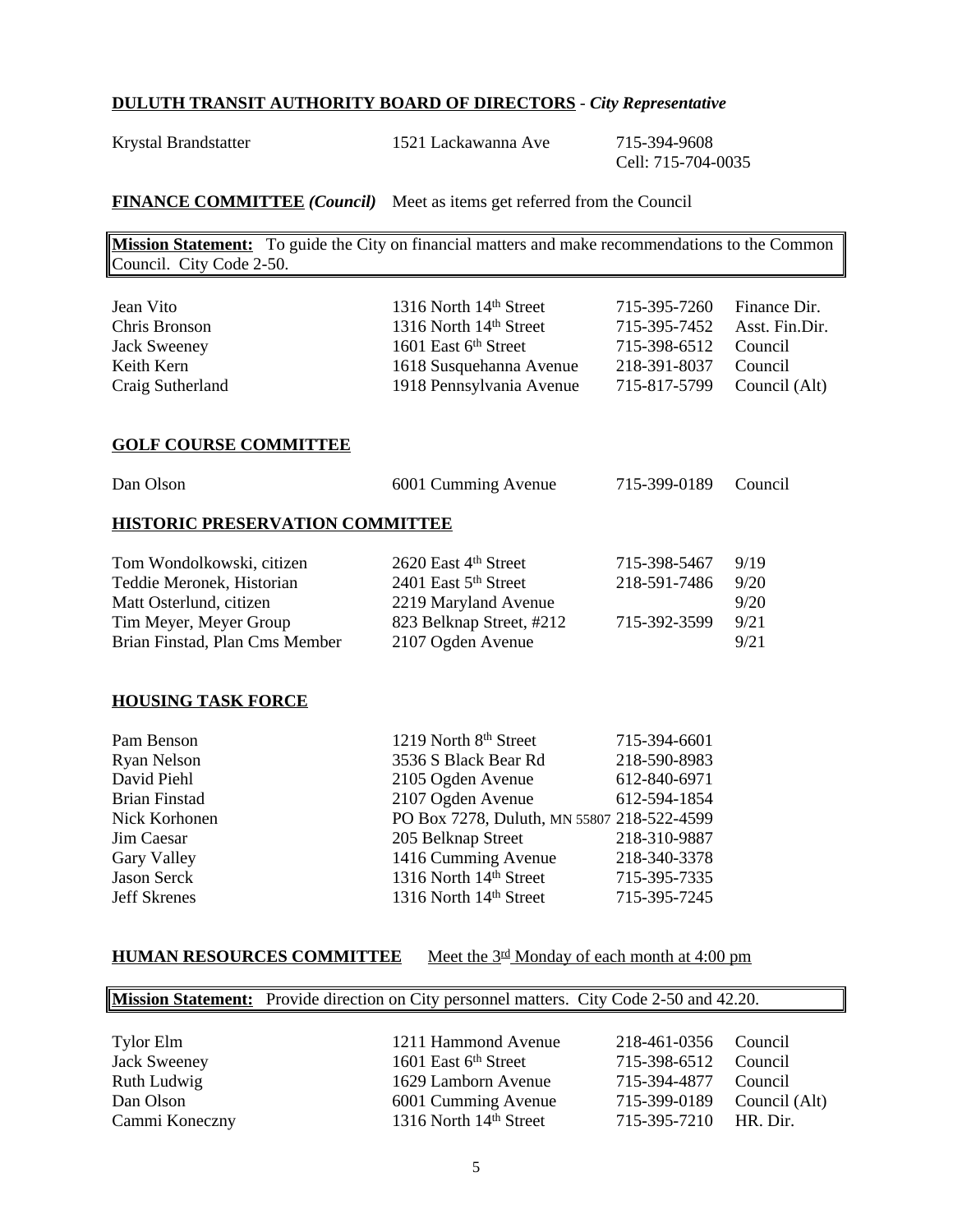#### **LIABILITY CLAIMS COMMITTEE**

*(3 year term)* Meet monthly at 5:00 pm.

Responsible for reviewing and then approving or denying claims filed against the City as provided by State Statutes. City Code Chapter 2, Section 2-1.

| Sherri Freeman     | 823 Belknap Street, #108 | 715-392-1294 | 6/20            |
|--------------------|--------------------------|--------------|-----------------|
| John Vaski         | 3105 Hammond Avenue      | 715-394-7693 | 6/20            |
| Charles B. Correll | 2907 Hughitt Avenue      | 715-392-3240 | 10/20           |
| Chad Matushak      | 15 Willow Street         | 715-394-3174 | 7/21            |
| Mike Hood          | 10 Sandpiper Place       | 715-392-9943 | 12/21           |
| Frog Prell         | 1316 North 14th Street   | 715-395-7214 | City Atty       |
| Tom Mann           | <b>CVMIC</b>             |              | Claims Adjuster |

#### **LIBRARY BOARD**

*(3 year term)* 

Meet the  $2<sup>nd</sup>$  Wednesday of each month at 4:00 pm, except July.

**Mission Statement:** Provide direction for Library related services. WI Stats. 43.52 - 43.58. City Code: Article II, Section 70-21.

| Warren Bender<br>Andrea Moreau<br>Maggie Bare<br><b>Rick Arnold</b><br>Ron Leino<br><b>Bill Anderson</b><br>Nicole Teasley<br>Mike Almond | 2428 Ogden Avenue<br>7001 Hughitt Avenue<br>$615-20$ <sup>th</sup> Avenue E.<br>6420 Fisher Avenue<br>1025 North 18th Street<br>2229 E. $5th$ Street, #B<br>1309 Catlin Avenue<br>2214 Oakes Avenue | 218-590-4464<br>218-393-6301<br>715-398-6585<br>715-394-6172<br>715-392-5545<br>715-392-8942<br>715-919-1726 | Council<br>School Dist.Rep<br>7/19<br>7/19<br>$5/20$ DC Rep.<br>7/20<br>7/20<br>7/20 |
|-------------------------------------------------------------------------------------------------------------------------------------------|-----------------------------------------------------------------------------------------------------------------------------------------------------------------------------------------------------|--------------------------------------------------------------------------------------------------------------|--------------------------------------------------------------------------------------|
| Mary Klun                                                                                                                                 | 1224 Lincoln Street                                                                                                                                                                                 | 218-349-4280                                                                                                 | 7/21                                                                                 |

**LICENSE AND FEES COMMITTEE** Meet 2nd Monday of each month @ 1:00 pm. City Code: 2-50

**Mission Statement:** To hold hearings to consider licenses that have been denied through the application process. Review Code of Ordinances regarding license requirements and fees. To review license applications with problems or extenuating circumstances.

| <b>Esther Dalbec</b><br><b>Jack Sweeney</b> | 1019 Baxter Avenue<br>1601 East $6th$ Street | 715-394-7981 Council<br>715-398-6512 Council |  |
|---------------------------------------------|----------------------------------------------|----------------------------------------------|--|
| Dan Olson                                   | 6001 Cumming Avenue                          | 715-399-0189 Council                         |  |
| Craig Sutherland                            | 1918 Pennsylvania Avenue                     | 715-817-5799 Council (Alt)                   |  |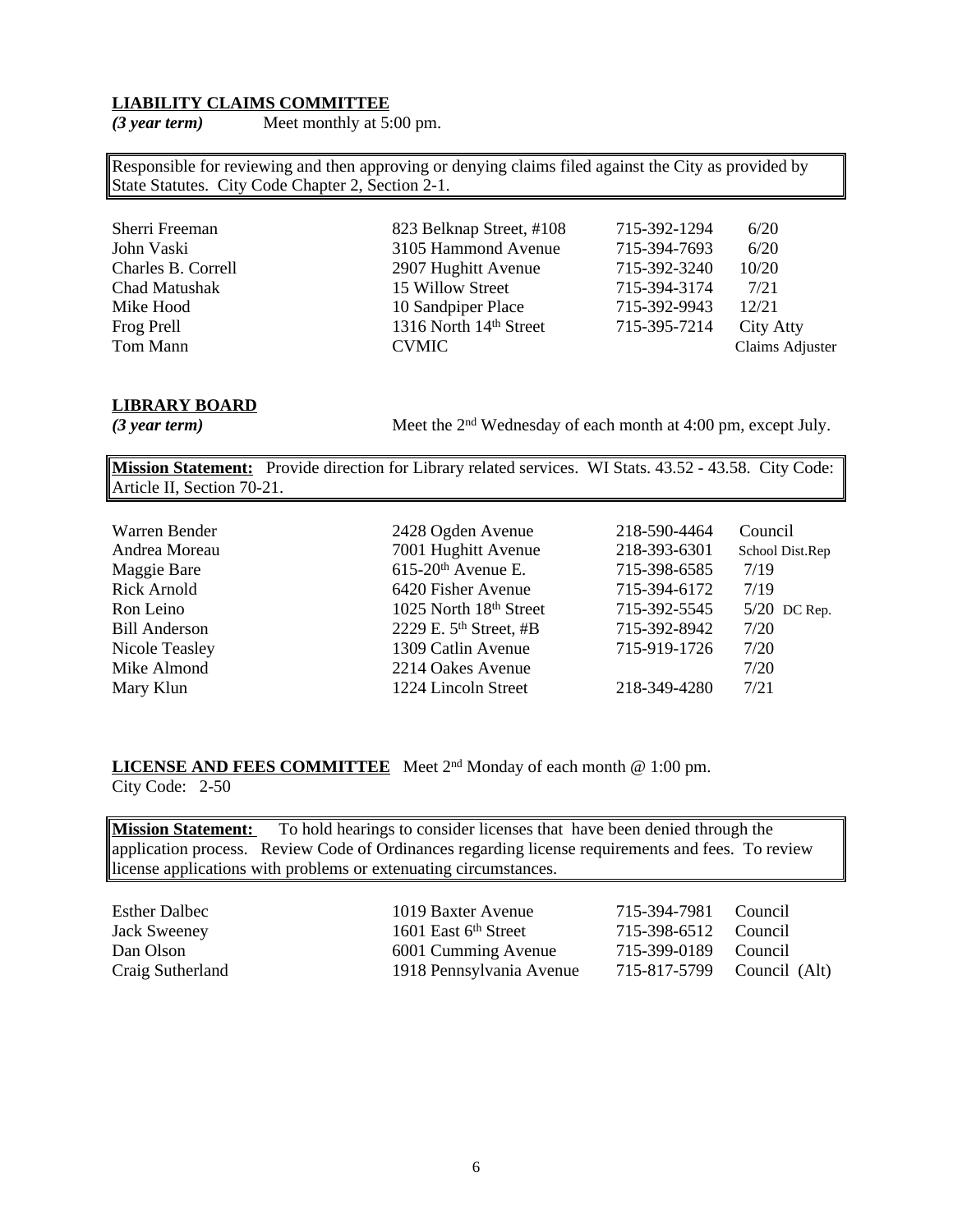### **MAYOR'S COMMISSION ON COMMUNITIES OF COLOR (***2 year term***)**

| Jerel Benton        | 1417 New York Avenue              | 715-394-8015 | 2/20 |
|---------------------|-----------------------------------|--------------|------|
| Stephan Witherspoon | 1827 Logan Avenue                 |              | 2/20 |
| Kym Young           | C6 Aspen Court                    |              | 2/20 |
| Natasha Lancour     | 1810 Ogden Avenue                 |              | 2/20 |
| Pat St. Germaine    | $216-6$ <sup>th</sup> Avenue East |              | 6/20 |

#### **MAYOR'S COMMISSION ON DISABILITIES**

*(3 year term)* Meet the 3<sup>rd</sup> Monday of each month at Noon, except June, July and August.

**Mission Statement:** To support people with disabilities in their right to live an active life style. Acting as a liaison between people with disabilities and the various public and private entities within the community.

| Craig Sutherland              | 1918 Pennsylvania Avenue           | 715-817-5799 | Council      |
|-------------------------------|------------------------------------|--------------|--------------|
| Rani Gill                     | 1316 N. 14 <sup>th</sup> Street    | 715-395-7212 | Secretary    |
| Thor Trone                    | 1316N. $14th$ Street               | 715-395-7435 | Traffic Sgt. |
| Reggie Leckel                 | 1508 Broadway                      | 218-343-7183 | 5/22         |
| Hattie Crass, Chair           | 719 North 22 <sup>nd</sup> Street  | 218-340-1239 | 6/22         |
| Rebecca Wilberg               | 1805 North 14th Street             | 715-392-7806 | 6/22         |
| Kris Westerlund               | 1316 N. 14 <sup>th</sup> Street    | 715-395-1396 | 9/19         |
| Paul Fischer                  | 2320 Hill Avenue                   | 715-392-6171 | 1/20         |
| Jill Nyberg                   | 69 N. 28 <sup>th</sup> Street, #28 | 715-392-9118 | 5/20         |
| Katey L. Geistfeld, Treasurer | 39 N. 25 <sup>th</sup> Street E.   | 715-394-2771 | 5/20         |

#### **METROPOLITAN INTERSTATE COUNCIL** Meet 3rd Wednesday of each month @ 7:00 pm.

**Mission Statement:** To provide comprehensive planning solutions on issues of regional significance in the Duluth-Superior metropolitan area.

Dan Olson 6001 Cumming Avenue 715-399-0189 Council Warren Bender 2428 Ogden Avenue 715-394-7453 Council Jenny Van Sickle 4316 East 3rd Street, #6 907-738-2891 Council Ed Anderson 607 East 7<sup>th</sup> Street 715-392-4155 5/20<br>Ron Chicka 221 West 1<sup>st</sup> Street, Duluth 218-529-7506 Advi 221 West  $1<sup>st</sup>$  Street, Duluth 218-529-7506 Advisory

#### **PARKS & RECREATION COMMISSION** *(3 year term)* Meet Quarterly @ 5:00 pm.

**Mission Statement:** To fairly and equitably develop, maintain and improve its programs and entities. City Code 90-110

Keith Kern 1618 Susquehanna Avenue 218-391-8037 Council Ruth Ludwig 1629 Lamborn Avenue 715-394-4877 Council Tom Wondolkowski 2620 East 4th Street 715-398-5467 1/20 Elizabeth Noren 608 East 8<sup>th</sup> Street 717-718-2289 9/21<br>Brittany Berrens Markgren 3717 North 21<sup>st</sup> Street 920-470-3155 4/22 Brittany Berrens Markgren 3717 North 21<sup>st</sup> Street 920-470-3155 4/22 Jemal Broussard 2716 North 22nd Street 218-591-3917 4/22 Linda Cadotte 1316 North 14th Street 715-395-7270 P&R Dir.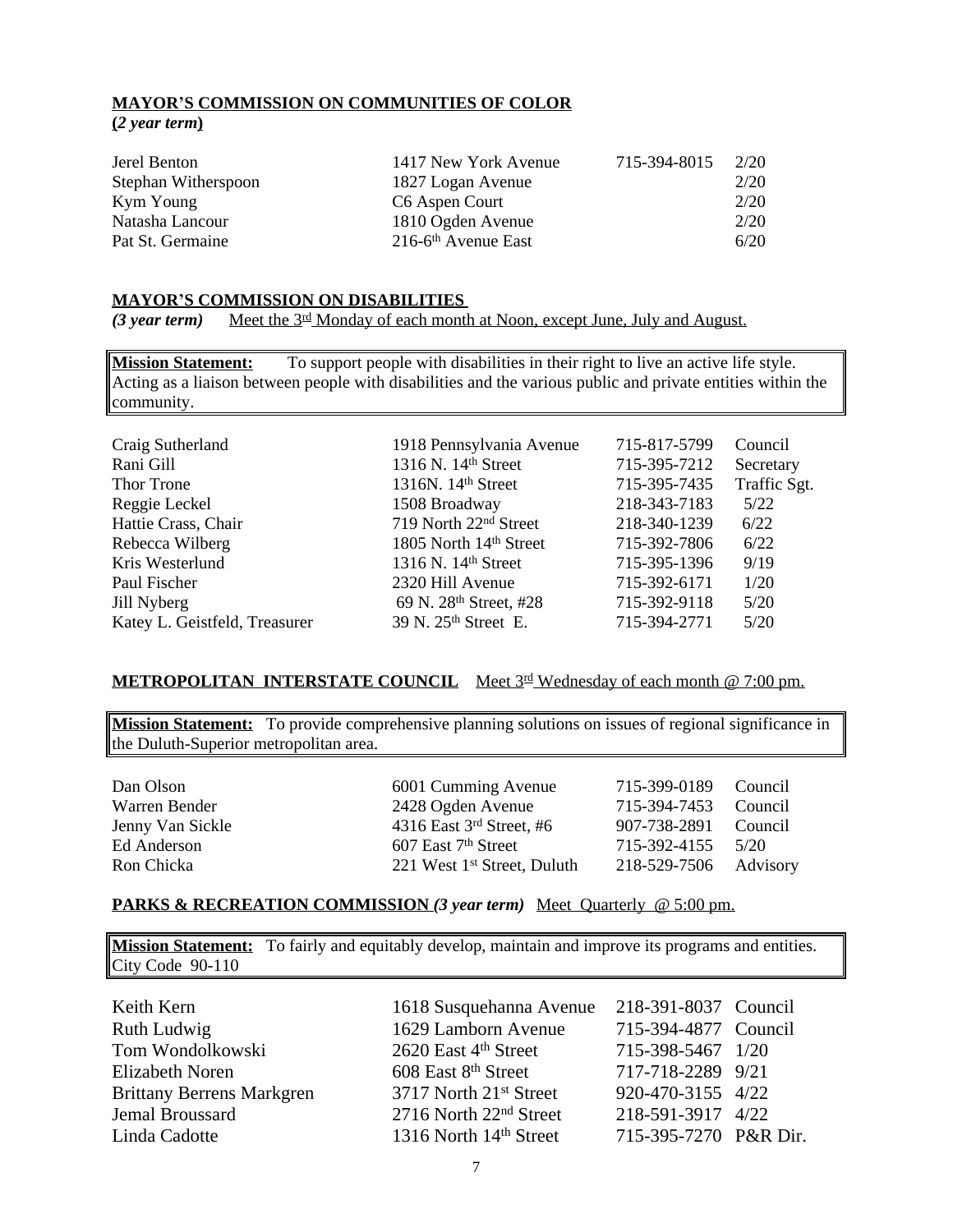### **PLAN COMMISSION**

*(3 year term)* Meet the  $3^{\text{rd}}$  Wednesday each month at 3:00 pm.

**Mission Statement:** To guide and coordinate development including harbor related issues in accordance with existing and future needs. City Code 98-2.

| Jim Paine              | 1316 North 14th Street             | 715-395-7212 | Mayor         |
|------------------------|------------------------------------|--------------|---------------|
| <b>Esther Dalbec</b>   | 1019 Baxter Avenue                 | 715-394-7981 | Council       |
| <b>Brent Fennessey</b> | 810 East 3rd Street                | 218-348-1779 | Council       |
| <b>Jack Sweeney</b>    | 1601 E. $6th$ Street               | 715-398-6512 | Council       |
| Ann Porter             | 63 E. 2 <sup>nd</sup> Street, #150 | 218-249-7146 | 9/19          |
| Dave Strum             | 2817 Tower Avenue                  | 715-398-8929 | 5/20          |
| Dennis Dalbec          | 3620 North 18th Street             | 715-392-5956 | 5/20          |
| Brian Finstad          | 2107 Ogden Avenue                  | 612-594-1854 | 5/20          |
| Anthony Sclavi         | 6117 Oakes Avenue                  | 715-531-5958 | 2/22          |
| <b>Jason Serck</b>     | 1316 North 14th Street             | 715-395-7335 | Planning Dir. |
|                        |                                    |              |               |

### **POLICE AND FIRE COMMISSION** Meets the 2<sup>nd</sup> Wednesday at 6:00 pm.

*(5 year term)*

**Mission Statement:** To implement the provisions of Section 62.13 of the Wisconsin Statutes. In particular, to appoint the Police Chief and the Fire Chief. To establish examination procedures and conduct exams of applicants for employment with the Police and Fire Departments and to select among those applicants best suited to serve the citizens of Superior because of their training, experience and character. To conduct investigations and hearings regarding members of the Police and Fire Departments, including the Chiefs', of violation of law or policy. To exercise disciplinary authority where appropriate, including the suspension, reduction in rank or removal from the department. City Code: Chapter 2, Section 2-319.

| <b>Brent Fennessey</b>    | 810 East 3rd Street  | 218-348-1779 | Council |
|---------------------------|----------------------|--------------|---------|
| Arthur Gil de Lamadrid    | 2110 Ogden Avenue    | 715-394-9392 | 5/20    |
| Ephraim Nikoi             | 2411 Hughitt Avenue  | 715-394-8389 | 5/21    |
| Shawnu Ksicinski          | 2002 Maryland Avenue | 218-590-3408 | 5/22    |
| <b>Howard Hendrickson</b> | 1224 Harrison Street | 218-390-9731 | 5/23    |
| ChaQuana McEntyre         | 2010 Maryland Avenue | 218-390-9204 | 5/24    |

## **PUBLIC SAFETY COMMITTEE** City Code: 102-2. Meet 3<sup>rd</sup> Wed. of each month @ 4:00 pm.

| 1019 Baxter Avenue     |                                    | Council<br>Council                                                                           |
|------------------------|------------------------------------|----------------------------------------------------------------------------------------------|
| 1211 Hammond Avenue    | 218-461-0356                       | Council                                                                                      |
| 2428 Ogden Avenue      |                                    | Council (Alt)                                                                                |
| 1316 North 14th Street |                                    | Police Chief                                                                                 |
| 3326 Tower Avenue      |                                    | Fire Chief                                                                                   |
| 1316 North 14th Street |                                    | Traffic Sgt.                                                                                 |
|                        | 2716 North 22 <sup>nd</sup> Street | 715-394-7891<br>715-817-5799<br>715-394-7453<br>715-395-7230<br>715-394-0227<br>715-395-7435 |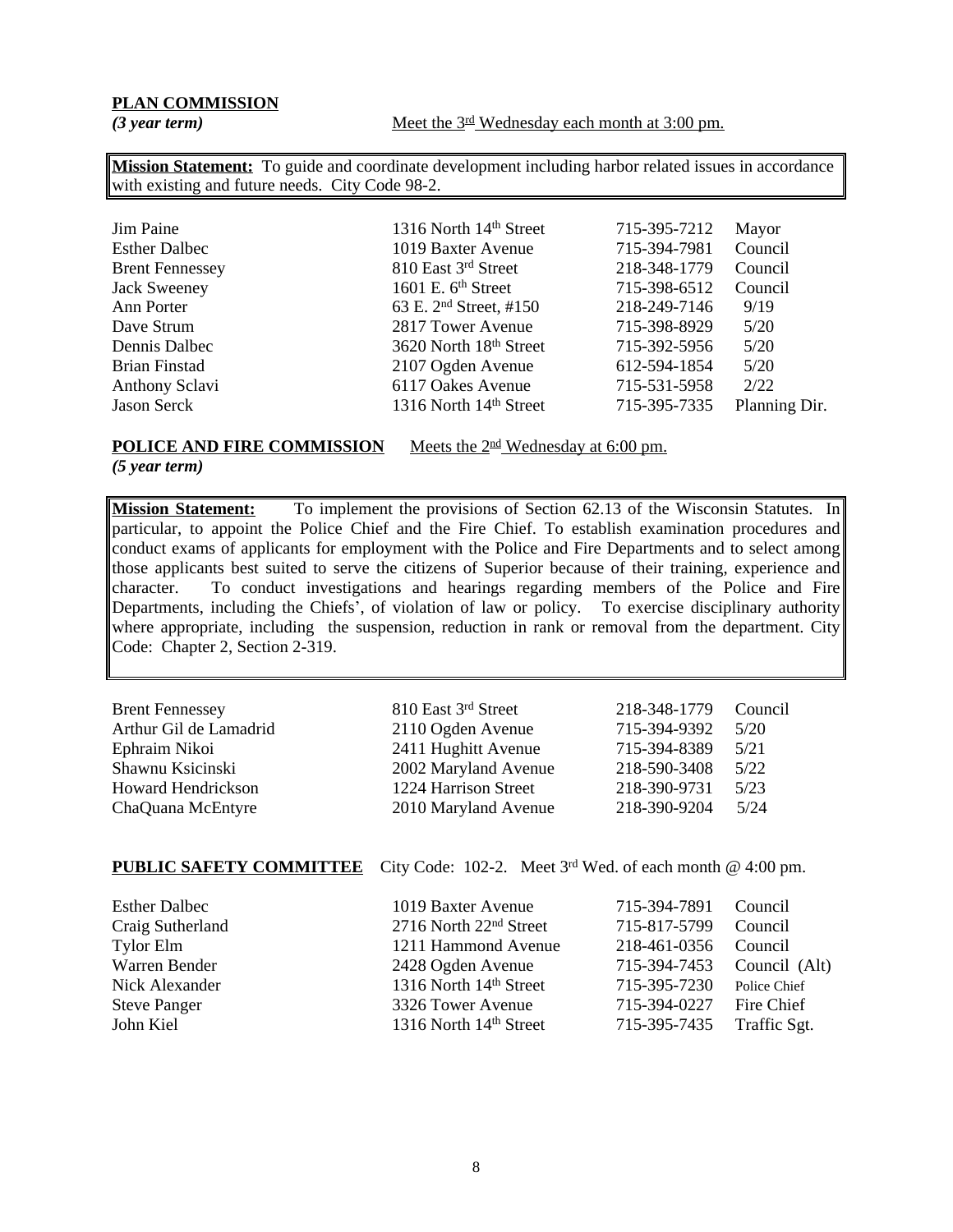### **PUBLIC WORKS COMMITTEE** Meet: 3<sup>rd</sup> Wednesday of each month at 2:00 pm.

**Mission Statement:** To serve as an advisory to the Superior Common Council, Departments of the City of Superior and the citizens of the City of Superior in matters of public concern under Wisconsin State Statute 62.14 and City Code 2-311.

| Jenny Van Sickle       |
|------------------------|
| <b>Esther Dalbec</b>   |
| Keith Kern             |
| <b>Brent Fennessey</b> |
| Todd Janigo            |

4316 East 3<sup>rd</sup> Street, #6 907-738-2891 Council 1019 Baxter Avenue 715-394-7981 Council 1618 Susquehanna Avenue 218-391-8037 Council<br>810 East 3<sup>rd</sup> Street 218-348-1779 Council 810 East <sup>3rd</sup> Street 218-348-1779 Council (alt) 1316 North 14<sup>th</sup> Street 715-395-7539 PW Dir

#### **REDEVELOPMENT AUTHORITY OF THE CITY OF SUPERIOR (5 year term)** Meet as needed

**Mission Statement:** To be responsible to undertake and carry out redevelopment and urban renewal projects. R-94-11790 - 5/3/94 as set forth by State Statutes 66.431.

| Jim Paine         |
|-------------------|
| Jenny Van Sickle  |
| Ann Porter        |
| Doug Finn         |
| Mike McCoshen     |
| Jason Serck       |
| <b>Bob Toftey</b> |
| Jean Vito         |

| 1316 N. 14 <sup>th</sup> Street | 715-395-7212 | Mayor (Chair)   |
|---------------------------------|--------------|-----------------|
| 4316 East $3rd$ Street, #6      | 907-738-2891 | Council         |
| 63 East 2 <sup>nd</sup> Street  | 218-249-7146 | 5/23            |
| 1004 Cumming Avenue             | 715-394-4970 | 5/23 County Rep |
| 1003 Central Avenue             | 218-628-2281 | 5/24            |
| 1316 North 14th Street          | 715-395-7335 | Ex. Dir.        |
| 700 Lonsdale Building           | 218-722-0861 | Counsel         |
| 1316 N. 14 <sup>th</sup> Street | 715-395-7293 | Advisor         |
|                                 |              |                 |

#### **SUPERIOR/DOUGLAS COUNTY CHAMBER OF COMMERCE** - *Representative*

**Mission Statement:** To foster, protect and advance the business interests and community growth of Superior-Douglas County.

Jim Paine 1316 North 14<sup>th</sup> Street 715-395-7212 Mayor

#### **SUPERIOR HOUSING AUTHORITY BOARD OF COMMISSIONERS** *(5 year term)*

**Mission Statement:** Provide housing for low to moderate income individuals and families.

| Pam Benson               | 1219 North 8th Street  | 715-394-6601 | Dir. |
|--------------------------|------------------------|--------------|------|
| William Fennessey, Chair | 2420 Hughitt Avenue    | 218-590-7418 | 5/20 |
| Carl Anderson            | 2431 E. $6th$ Street   | 715-394-9214 | 5/21 |
| Susan J. Rink            | 2104 Aspen Lane        | 715-394-5457 | 5/22 |
| Doug Finn                | 1004 Cumming Avenue    | 715-394-4970 | 5/23 |
| <b>Jeff Skrenes</b>      | 1316 North 14th Street | 715-395-7245 | 5/24 |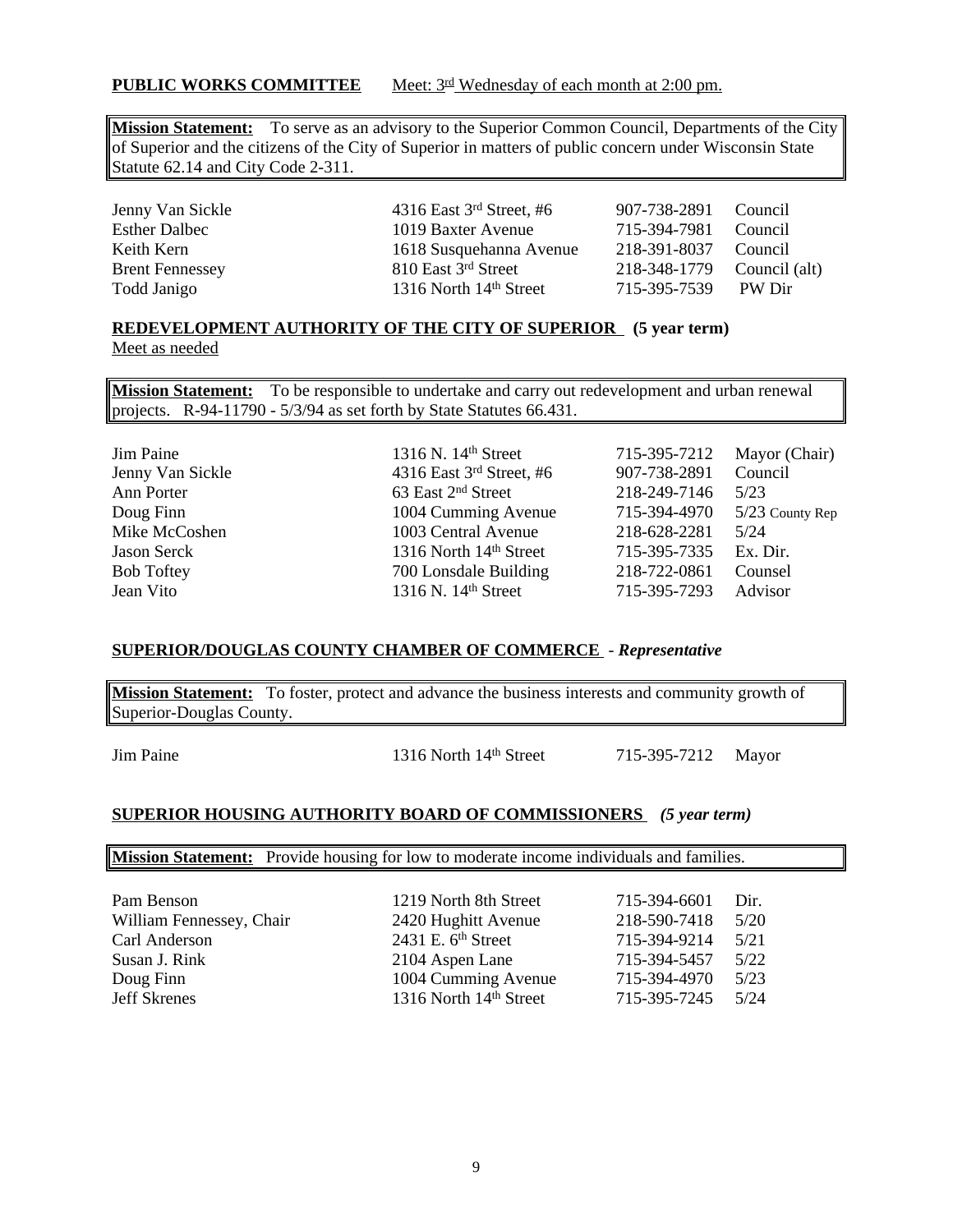## **SUPERIOR PUBLIC MUSEUMS BOARD ( 3 year term)**

**Mission Statement:** to preserve, maintain and develop the City of Superior Museums, including, but not limited to, Fairlawn Mansion & Museum, Old Firehouse and Police Museum and the S.S. Meteor maritime Museum, and to provide an educational program to bring about a better understanding and appreciation of the history and heritage of each museum.

| Megan Meyer                | 906 East 2 <sup>nd</sup> Street  | 715-394-5712 Exec. Director |                           |
|----------------------------|----------------------------------|-----------------------------|---------------------------|
| Robert-Jan Quene           | 906 East 2 <sup>nd</sup> Street  |                             | 715-394-5712 Museum Admin |
| Tylor Elm                  | 1211 Hammond Avenue              | 218-461-0356                | Council                   |
| Kelly (Johnson) Peterson   | 5915 John Avenue                 | 715-817-0313                | 5/20                      |
| Mitchell Routh, Treasurer  | 823 Belknap St. #222             | 715-394-7751                | 12/20                     |
| Katelyn Baumann, President | 404 -24 <sup>th</sup> Ave. E. #4 | 715-394-8429                | 12/20                     |
| <b>Stewart Platner</b>     | 3005 Weeks Ave                   |                             | 12/20                     |
| Suzanne Prochazka          | 2204 East 14th Street            | 715-398-7785                | 12/20                     |
| Sean Tenerelli             | $305$ E. $5th$ Street            | 715-394-2383                | 12/21                     |
| Spencer Miller, V.P.       | 806 East 4th Street              | 715-296-7335                | 12/21                     |

#### **SUPERIOR SISTER CITIES COMMISSION BOARD MEMBERS**

| <b>Bob McClellan</b>               | 1616 E. 10th Street            | 715-392-6211 | 12/19 |
|------------------------------------|--------------------------------|--------------|-------|
| <b>Tylor Elm</b>                   | 1211 Hammond Avenue            | 218-310-8089 | 12/19 |
| Christy Willmore                   | 203 East 4th Street            | 218-590-8294 | 12/19 |
| Sara Kroeplin                      | 7009 Polish Rd, Foxboro        | 218-390-9932 | 12/19 |
| Greg Moore                         | 2022 Lamborn Ave               | 715-394-4008 | 12/19 |
| Joe Kasparek, Chair                | 1524 E. $5th$ Street           | 715-398-6026 | 12/20 |
| Mike Herrick, V. Chair             | $2706$ North $22nd$ St.        | 715-394-4560 | 12/20 |
| Tanna Heitman, Secretary           | 1812 Banks Ave                 | 623-308-5251 | 12/20 |
| Rani Gill, Treasurer               | 1316 North 14th Street         | 715-395-7212 |       |
| <b>Emily Moe, Public Relations</b> | 4656 E. Ridgeview Dr.          | 715-919-6448 | 12/20 |
| Lynette Kasparek                   | 1524 E. 5 <sup>th</sup> Street | 218-393-6640 | 12/20 |
| Kim Habig                          | 3822 Martin Road               | 218-724-9158 | 12/20 |
| Pam Moore                          | 9 Kilner Bay Drive             | 715-392-2759 | 12/20 |
| Dede Herrick                       | 2706 North $22nd$ St.          | 715-394-4560 | 12/20 |
| Shane Kroeplin                     | 7009 S. Polish Rd, Foxboro     | 218-390-9932 | 12/20 |
|                                    |                                |              |       |

## **TOURISM DEVELOPMENT FOUNDATION COMMITTEE (5 year term)**

**Mission Statement:** Organized to support and develop the tourism in Superior. City Code 20-49.

| <b>Taylor Pedersen</b> | The Chamber, CEO/President                           |      |
|------------------------|------------------------------------------------------|------|
| Jim Caesar             | <b>Development Association Director</b>              |      |
| <b>Brent Fennessey</b> | 810 East 3rd Street, City Council Representative     |      |
| Keith Kern             | 1618 Susquehanna Avenue, City Council Representative |      |
| Lynda Hofman           | 2721 East 2 <sup>nd</sup> Street, Citizen            |      |
| Brian Lammi            | 723 Lincoln Street, Citizen (715-399-6466)           | 2/23 |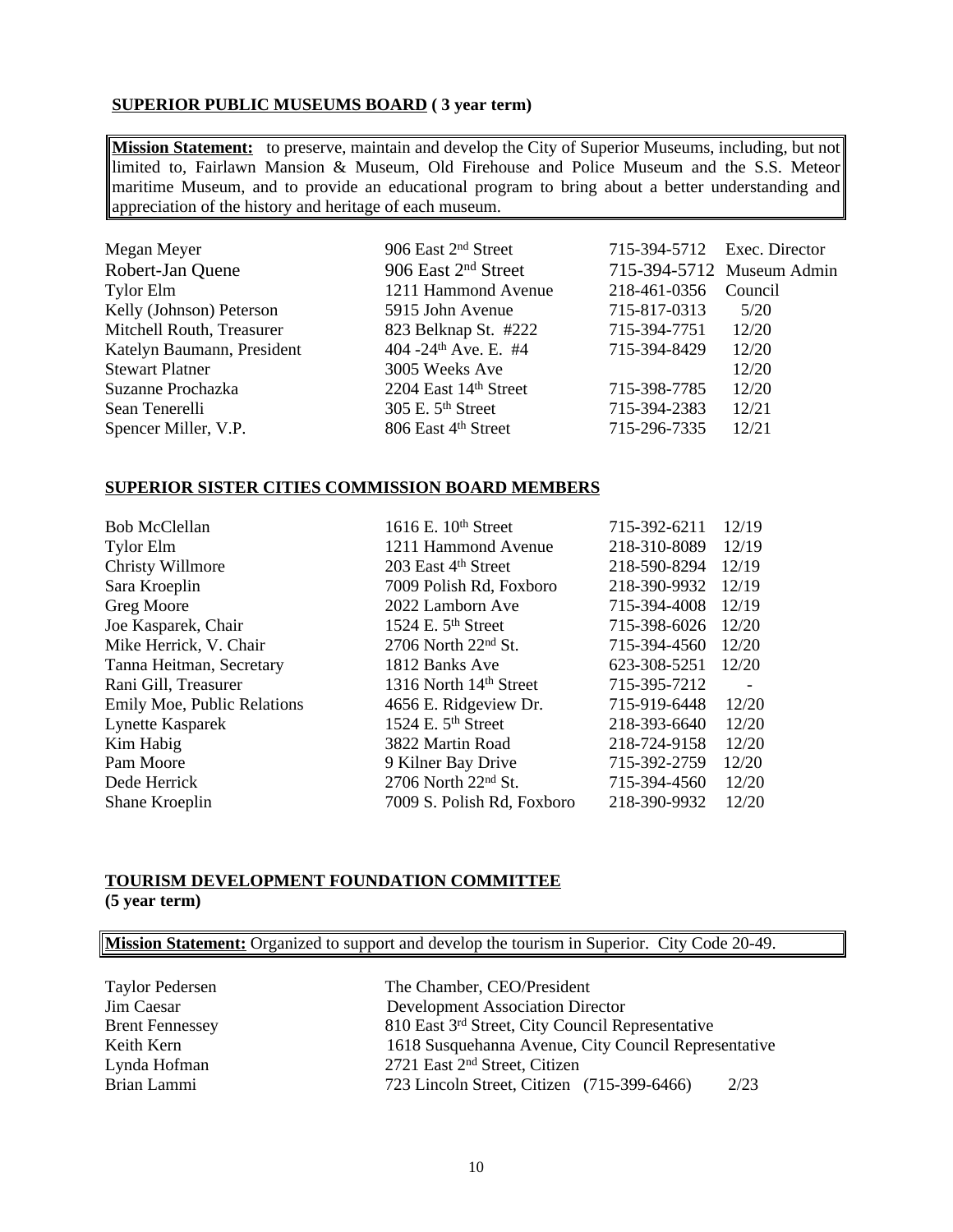#### **URBAN FORESTRY TREE BOARD (3 year term)**

**Mission Statement:** To develop a comprehensive plan regarding tree planting, care and removal on City rights-of-way and parks. City Code: 90-147.

| Ruth Ludwig        | 1629 Lamborn Avenue | 715-394-4877 | Council<br>5/20 |
|--------------------|---------------------|--------------|-----------------|
| Robert – Jan Queue | 2107 Ogden Avenue   | 612-598-7625 | 5/20            |
| Richard Kaufman    | 709 East 4th Street | 218-206-2667 | 5/20            |
| Mary Kehoe         | 51 Billings Drive   | 715-392-1668 | 2/21            |
| Jane Anklam        | 14 Heron Drive      | 715-395-1363 | 5/21            |
| Nick Nelson        | 17 Maple Avenue     | 218-409-9125 | 2/21            |

#### **WISCONSIN POINT COMMITTEE**

**Mission Statement:** Implementation of Wisconsin Point Area Management Plan directives (WPAMP), policy development and monitoring.

| Jenny Van Sickle | City Council                               |
|------------------|--------------------------------------------|
| Ruth Ludwig      | City Council (Alt)                         |
| Chuck Walt       | Fond du Lac Band of Lake Superior Chippewa |
| Keith Allen      | <b>County Board Supervisor</b>             |
| Terry White      | County Board Supervisor (Alt)              |
| Tom Bridge       | Citizen<br>- 3 year term                   |
| Nick Danz        | <b>UWS</b>                                 |
| Kevin Feind      | <b>DNR</b>                                 |
| Karina Heim      | <b>LSNERR</b>                              |

#### **ZONING BOARD OF APPEALS** *( 3 year term)*

**Mission Statement:** To hear and decide appeals of decisions of the Office of Planning and Development. Zoning Code, Section 2.39.